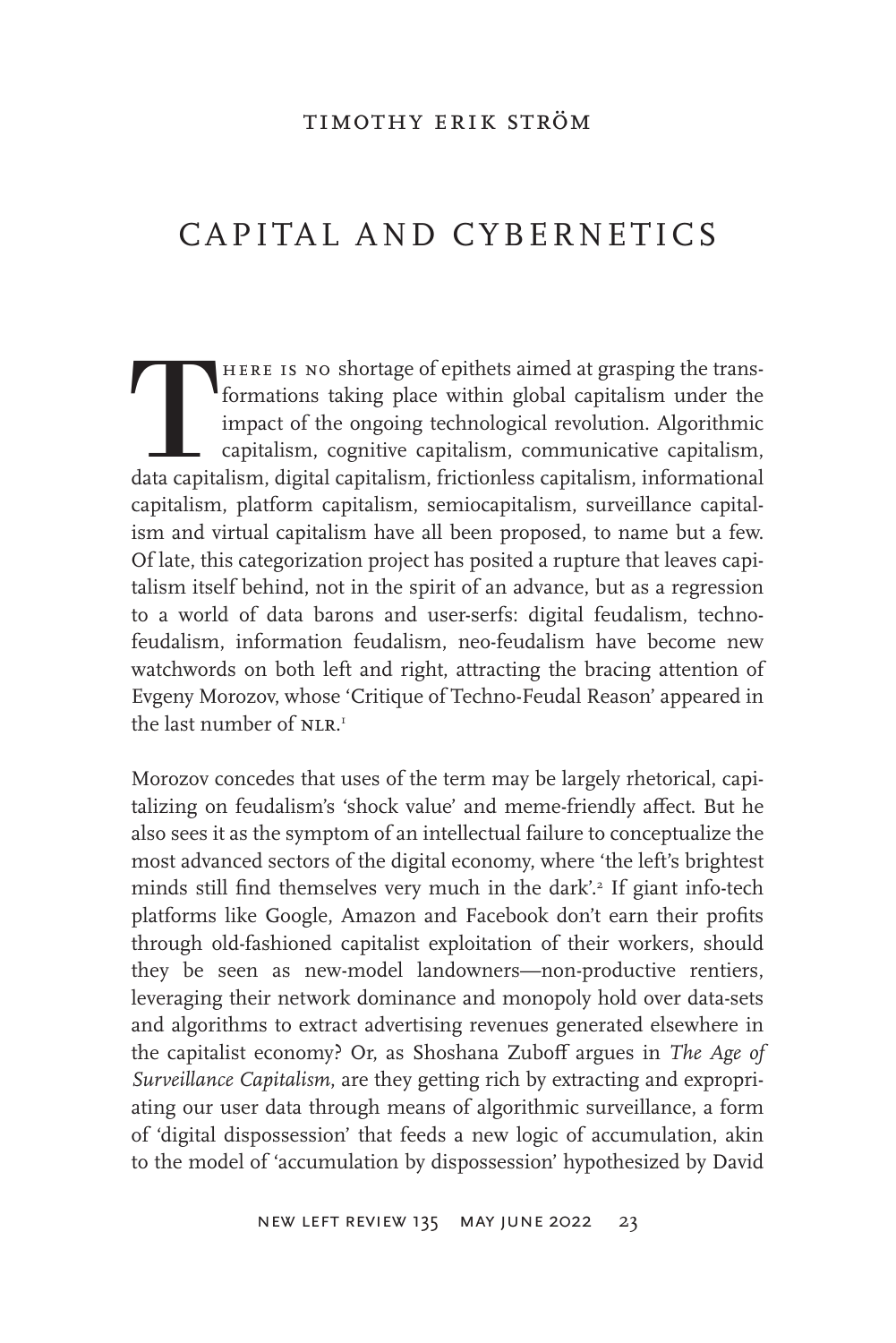Harvey in *The New Imperialism*? Or again, as Cédric Durand puts it in *Techno-féodalisme*, have the tech giants effectively subordinated us to their rule through their control over information and knowledge ('intellectual monopolization'), on the basis of which they develop ever-more sophisticated means of predation, *à la* Veblen, for appropriating surplus value without being involved in the productive process?

Morozov himself wants to have it both ways. Google's monopoly over the data it is gathering may have a rentier logic, but the corporation's business model largely rests on producing a commodity, the search result—'real-time access to vast amounts of human knowledge'—even if it then gives this away for 'free', so as to sell advertisers targeted access to its users. But this is not classical intellectual monopolization, since the web pages Google indexes remain the abstracted property of their owners—who, admittedly, are made to forgo extracting any licensing fee from Google itself. In addition, quite unlike Veblen's Belle Époque predators, or unproductive feudal lords, Google and its peers invest vast sums in research and development. Grounding his argument in the landmark debates about capitalism's distinguishing features, Morozov sides (more or less) with the world-systems theorists and Harvey's later work in proposing a more expansive concept of accumulation, encompassing both dispossession and exploitation, against Robert Brenner's 'elegant and consistent' model of a core competitive logic. Capitalism has undergone no rupture; it is 'moving in the same direction it always has been', leveraging whatever resources it can mobilize. If Google produces search-result commodities, 'there is no great difficulty in treating it as a regular capitalist firm, engaged in normal capitalist production' along with other time-honoured tactics like buying influence on Capitol Hill and swallowing the competition.<sup>3</sup>

Yet neither Morozov's same-as-ever capitalism nor Durand's technofeudalism succeed in grasping the novel dynamics of a capitalist sector founded on networked computing-machines, tracing its conception to the us military-industrial complex. Nor does Zuboff's idea of 'digital dispossession'—or for that matter Harvey's original 'accumulation by dispossession'—fully fathom the qualitative transformations these new practices entail. To be dispossessed suggests there must have been an

I Evgeny Morozov, 'Critique of Techno-Feudal Reason', NLR 133/134, Jan–April 2022.

<sup>2</sup> Morozov, 'Critique of Techno-Feudal Reason', pp. 91–2.

<sup>3</sup> Morozov, 'Critique of Techno-Feudal Reason', pp. 111, 117, 126, 101, 120.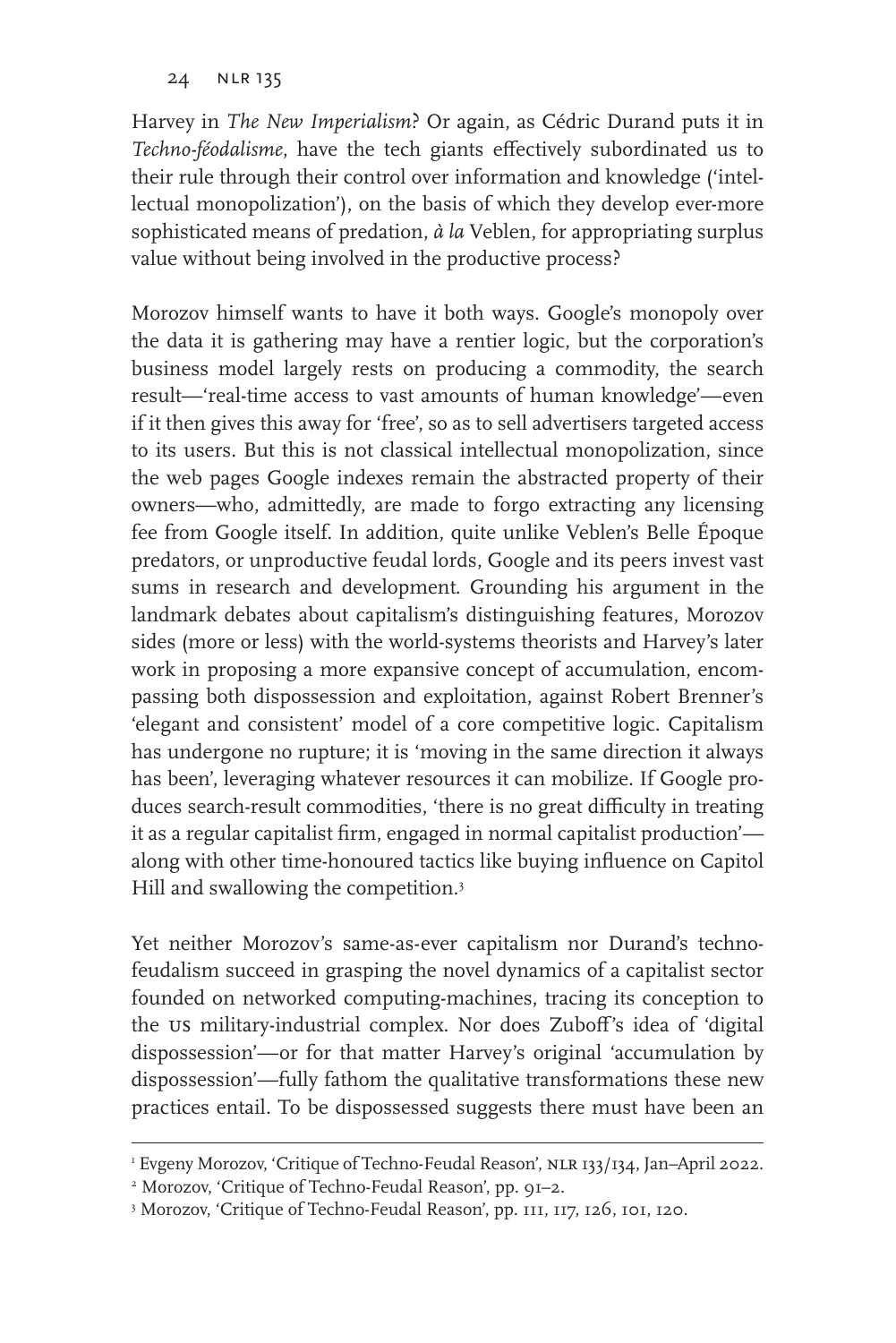earlier form of possession that has been violated. This becomes more complex when the possession in question takes the form of data. In what way does one 'own', say, a search term entered into Google? Or the string of digits that represent one's locational coordinates, as calculated by interactions between a mobile phone and orbiting satellites? My physical location may be abstracted to something like -30.177092,153.185340 digital degrees; but these—and the many other data traces that the techtitans use—do not exist before the web of devices and sensors abstract them into the digital realm. They only make sense through the powerful abstractions of the Global Positioning System, the planet-enmeshing apparatus of networked computing-machines and gps satellites, travelling at nearly 9,000 mph, 12,000 miles above the earth's surface, which require the application of Einstein's theories of relativity to function. This techno-scientific process renders the planet's surface as a general equivalent, within which the digital degrees drawn from my embodied location are produced on a more abstract level, with this process in turn producing a new organizational capacity. We need theories that can critically analyse these new levels of abstraction and map the qualitative transformations taking place.

#### *Piloting accumulation*

In what follows, I outline an alternative approach. I argue that the concept of cybernetic capitalism supplies a framework that can encompass both the deep historical processes and the radical discontinuities of our current conjuncture, conjugating the analytically distinct levels of speculative finance and techno-scientific enquiry, concentrations of wealth and social power and disembodied forms of communication.4 The term 'cybernetic' derives of course from the Greek *kubernētikós*, or 'steersman', etymologically related to 'govern'. Plato's ship of state famously required a true pilot, combining knowledge of the stars and winds with commanding authority. But the coinage of 'cybernetics' in the 1940s,

<sup>4</sup> The arguments presented here build on the work of writers around *Arena*, a radical publishing cooperative based largely in and around Melbourne. Over the decades, *Arena* writers have formulated a distinctive theoretical analysis of the contemporary condition. For an introduction to *Arena* thinking, see John Hinkson et al., eds, *Cold War to Hot Planet: Fifty Years of* Arena, Melbourne 2016; see also Manfred Steger and Paul James, *Globalization Matters: Engaging the Global in Unsettled Times*, Cambridge 2019; and Geoff Sharp's essays, 'Constitutive Abstraction and Social Practice', *Arena* 70, 1985, and 'Extended Forms of the Social: Technological Mediation and Self-Formation', *Arena* 1, 1993.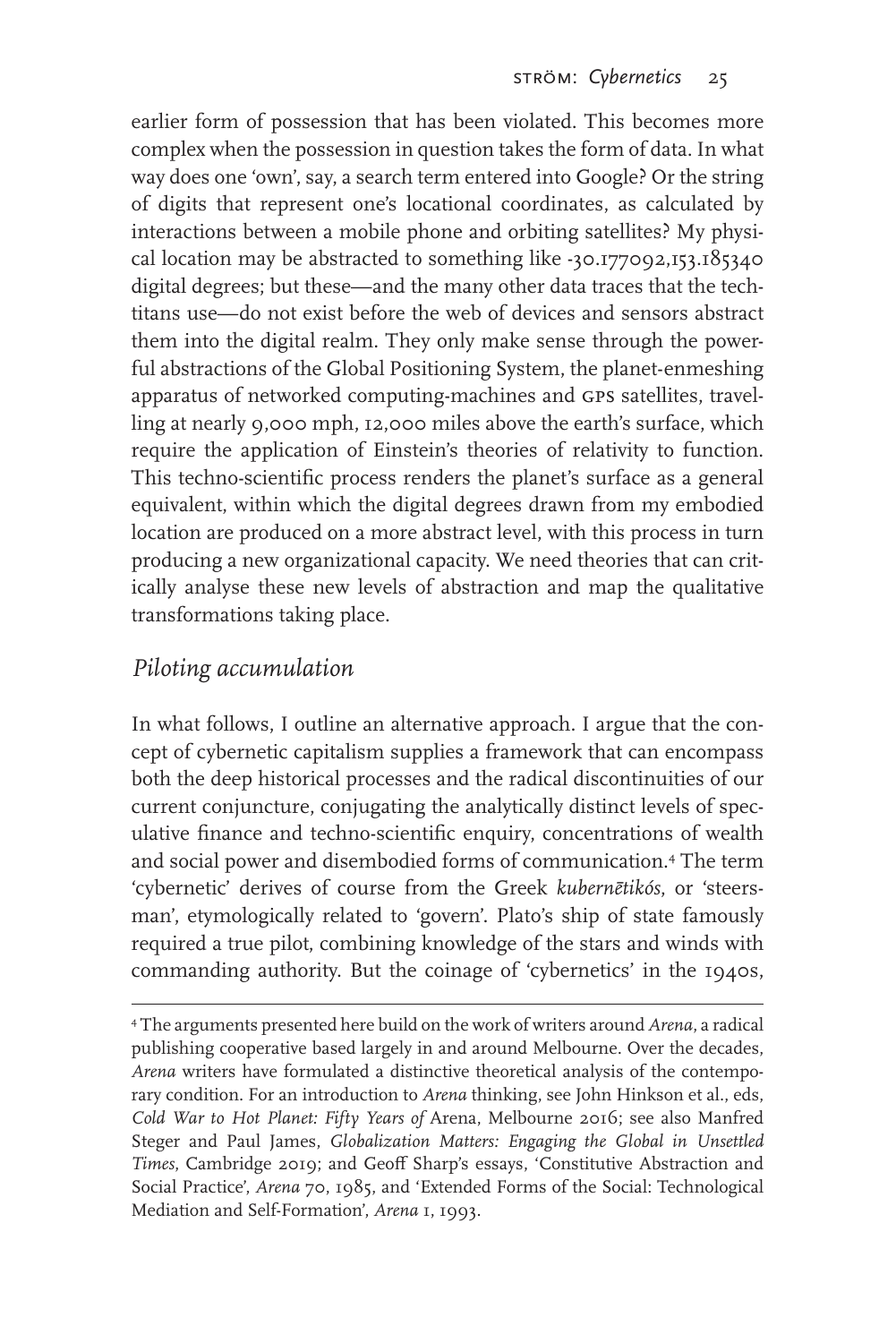emerging from the work of an elite group of scientists, engineers and technicians at the heart of the us military-industrial complex, emphasized instead the unity of communications and control.<sup>5</sup>

Any theorization of communications will need to foreground the concept of abstraction—in the sense, not of a concrete-abstract dichotomy, but as a material social practice with deep historical roots. Writing itself is an abstraction of speech, translating it into symbols that can be embedded in an external technology, such as a clay tablet. The means and forces of abstraction appear to have undergone an uneven process of intensification across human history but reached new heights with the emergence of early modernity in Europe in the 'long sixteenth century' (c.1450–1640), manifested in the rise of print technology in communications, the scientific method for inquiry, double-entry bookkeeping in accountancy, perspective in painting and rationalized cartography in interpreting space, to name but a few. The ensemble of these practices facilitated expansion and extraction, centralization and concentration, acceleration and accumulation, underpinning the early history of capitalist modernity.

A key figure in this early 'scientific revolution' was the English statesman and philosopher, Francis Bacon (1561–1626). Bacon is credited with many things, being the 'father of modern science' for one, as well as being the first to conceive of a research institute, the first to imagine industrial sciences as a source of economic and political power, and the first technocrat. He was also a pioneer of science fiction. His incomplete utopian novel, *New Atlantis*, written in 1624 and published posthumously, imagined the workings of a state-sponsored scientific research institute on a fictitious Pacific Island. There the inhabitants practised Bacon's experimental method of isolating natural phenomena in controlled settings where they could be subject to instrumental analysis and rational inquiry. Running with Bacon's aphorism, *scientia potesta est*—knowledge is power—his successors studied nature in order to extract secrets that could lead to prediction and control, to establish the 'Empire of Man' over creation. This drive to dominate was central to

<sup>5</sup> As formulated by the mathematician Norbert Wiener, author of the 1948 bestseller *Cybernetics* that put the term into circulation: 'If the seventeenth and early eighteenth centuries are the age of clocks, and the later eighteenth and nineteenth centuries constitute the age of steam engines, the present time is the age of communication and control.' Norbert Wiener, *Cybernetics: Or Control and Communication in the Animal and the Machine*, New York 1948, p. 39.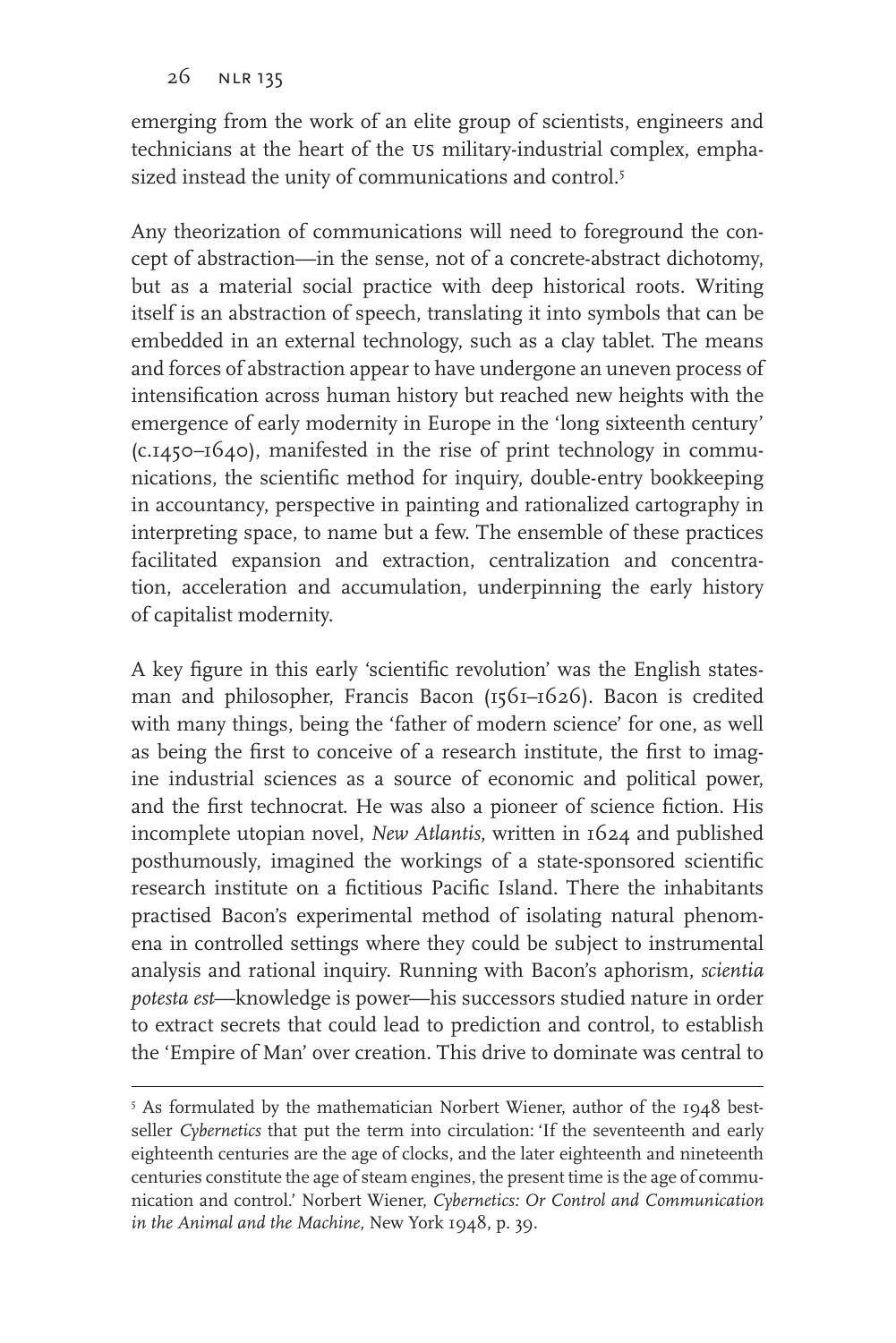what the American urbanist Lewis Mumford called capitalism's 'quest for power by means of abstractions'—a quest that would create enduring connections 'with more vulgar forms of conquest, those of the trader, the inventor, the ruthless conquistador, the driving industrialist seeking to displace natural abundance and natural satisfactions with those he could profitably sell.' Abstraction became problematic, as it facilitated dominion over nature, including human nature, and over other peoples.<sup>6</sup>

The idea of abstraction is crucial to the concept of cybernetic capitalism. As a techno-science, cybernetics is concerned with communication and control between people and technology. Here it can be read as shorthand for a particular mode of inquiry—instrumentalized techno-scientific research, which creates new abstractions—combined with a mode of (disembodied) communication, via networked computing-machines, and a mode of organization: a distributed network, managed by centralized bureaucracies. These cybernetic features are combined with 'capitalism', shorthand for a mode of production—the rationalized and privatized bringing forth of goods so as to extract and concentrate the maximum amount of surplus in the hands of the owners of capital combined with a mode of exchange—money, mediating relationships within financialized circuits—and a mode of consumption; or rather, intense levels of commodity overconsumption. The advantage of this more expansive 'mode of practice' framing over the more usual 'mode of production' is that it acknowledges the importance of other practices besides producing goods: communication, exchange, inquiry, consumption and organization, with each aspect of these having economic, political, cultural and ecological components.

### *An apex form*

The origins of cybernetic capitalism, then, lie at the apex of the American national-imperial state, forged during the Second World War. Indeed, the dawning of the cyber-capitalist age might be dated to 21 seconds past 5:29 am—local time in New Mexico, us—on 16 July 1945. At that moment, 'Trinity', the first atomic bomb, was detonated in the desert. Plutonium atoms were torn apart in a nuclear reaction, releas-

<sup>6</sup> Lewis Mumford, *Technics and Civilization*, Oakland 1963 [1934], p. 24; *The Myth of the Machine*, 1970, pp. 118–9. As a reflexive process, abstraction—the ability to stand back from the world, from the immediacy of experience, and to draw lessons, think and plan—is of course a constitutive feature of human experience; as such, it also serves the ends of social justice.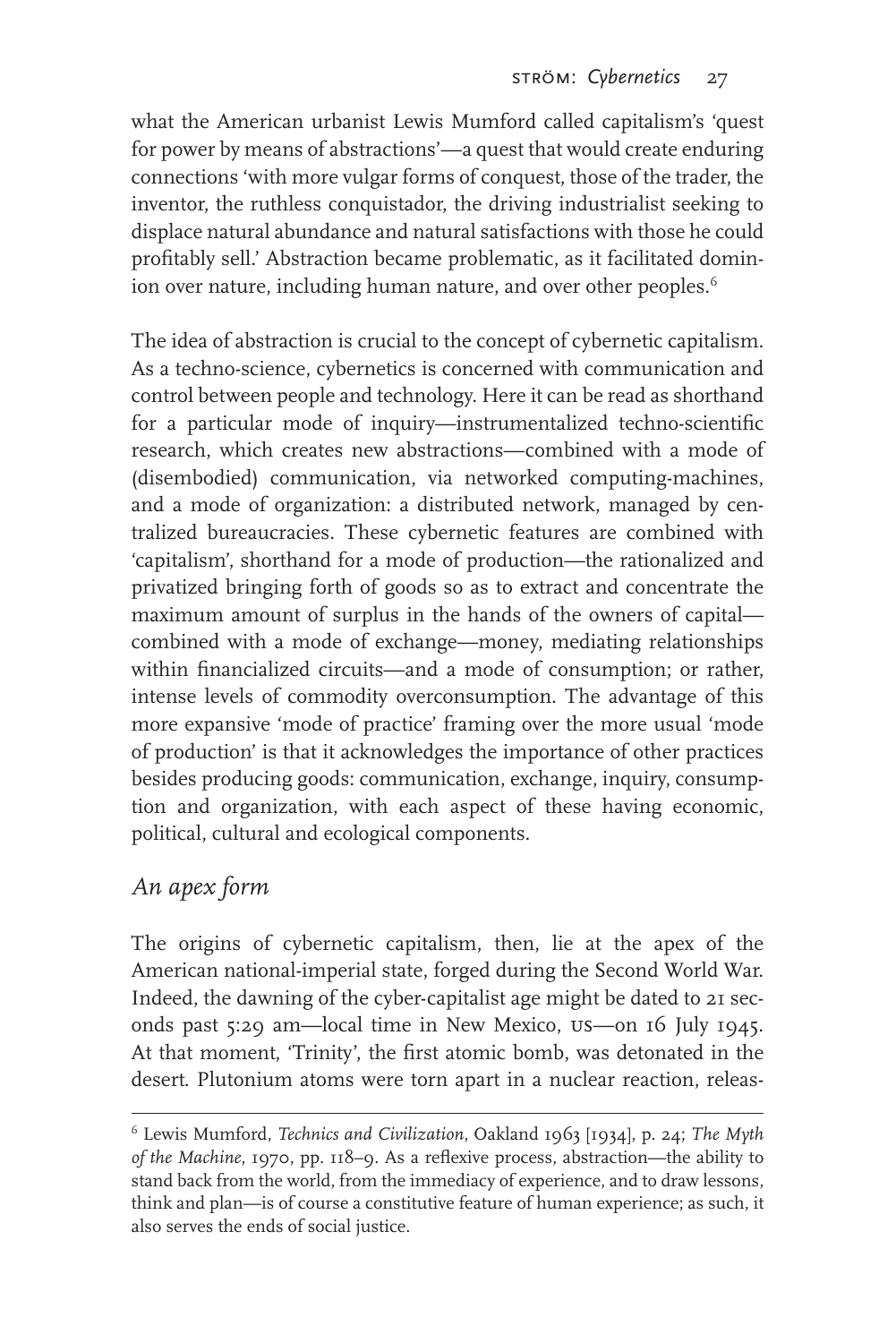ing an immense amount of energy in the form of heat, light, sound and radiation, making the earth tremble, melting the desert sand into green radioactive glass and sending an immense mushroom cloud seven miles up into the sky. This rigorously calculated incident was a crucial moment in world history: techno-scientific forces now enabled people to reorganize the building blocks of matter. Twenty-three days after the Trinity blast, the us used their terrible weapons on the people of Japan. Three warplanes were sent to Hiroshima. The first carried the payload—the atomic weapon, 'Little Boy'. The second was filled with scientists, equipped with sensors and instruments to measure the blast. The third carried photographers, to record the event. Hence science and surveillance literally flanked the world-historic atom-bombing mission. On their return the scientists fed their data into computing-machines, to calculate the success of their abominable human experiment.

The atomic explosion was only possible because nascent computingmachines—ibm's Harvard Mark i—were available to crunch the vast number tables for the Manhattan Project. Computing-machines and nuclear weapons were born together, in the womb of war. The first general-purpose digital computer, eniac, was activated four months later, in December 1945; its first task was a mathematical test to ascertain the practicability of thermonuclear weapons, more terrible than the fission blasts that had annihilated Hiroshima and Nagasaki. The rise of the digital device brought into retrospective focus the analogue technologies that had preceded it, which literally bore an *analogy* to some natural phenomenon: for example, a hammer is analogous to a fist, an airplane wing to a bird's pinions. Digital computing, by contrast, was fundamentally discontinuous, built on the binary of I or  $\circ$ , 'all or nothing', on or off. The radical break of the digital had a place in the broader social pattern of increasing abstraction. Digital computers did not emerge from the history of labour and craft, but rather at the command of capital and the state. They could not exist at all without technological transformations that depended in turn upon the intensely abstracted theoretical work of intellectually trained computer scientists in us research laboratories.

As with the cybernetic mode of practice more broadly, this cohort of elite scientists and engineers had its origins in ww11, when the us mobilized massive government-sponsored research projects, run by both the military and civilian arms of the state, with the intensive involvement of some of the major corporations. If the origins of the military-industrial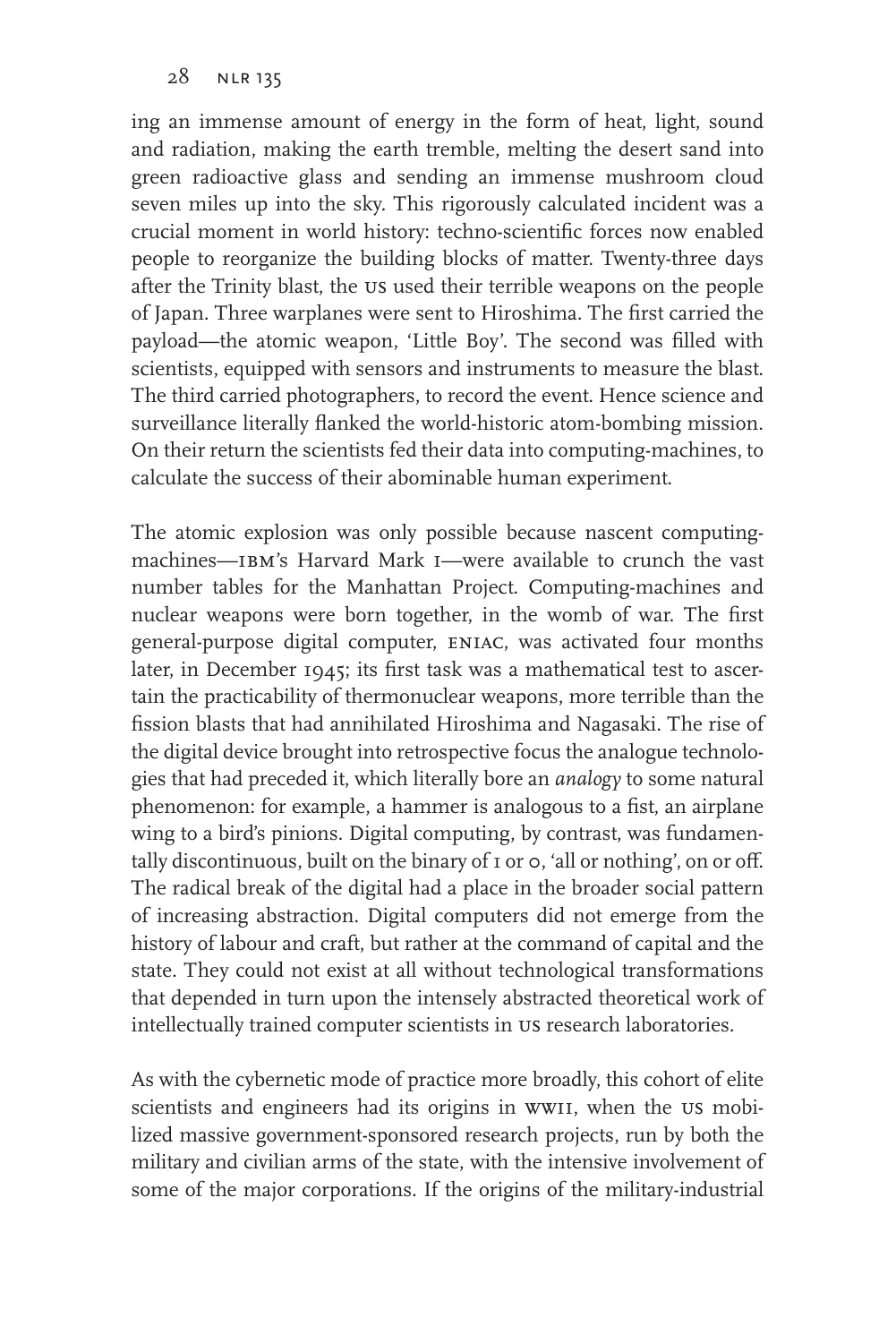complex could be emblematized by any one person, the American engineer Vannevar Bush (1890–1974) is the likely candidate. Dean of the MIT School of Engineering, founder of Raytheon, director of the war-time Office of Scientific Research and Development and an initiator of the Manhattan Project, Bush's presidential report, *Science, the Endless Frontier*, with its telling colonial metaphor, was one of the founding documents of cyber-capitalism.7 While dedicated to war, the new research laboratories provided spaces for intellectual inquiry, allowing for free-wheeling, interdisciplinary and inter-institutional research and large-scale collaborations. They shifted the trajectory of technological development, from incidental and piecemeal results of individual creativity and practical tinkering—as exemplified by someone like Nikola Tesla—to institutions designed to transform social practice. These techno-scientific projects would move beyond the conquest of nature—the dream of the early-modern scientific revolution—to aim at its reconstitution: the reorganization of social life at a higher level of abstraction. Thus if capitalist modernity was more abstract than the various feudal and customary societies it displaced, the cybernetic transformation would take this to another stage. The 'leveling domination of abstraction', to use Adorno and Horkheimer's phrase, involved levelling in two senses: leveling as in flattening—such as the colonial destruction of deep social relations and place-based practices and levelling as in adding new layers, with the reconstitution of social relations by more abstracted practices.<sup>8</sup>

With the atom-bombing of Hiroshima and Nagasaki, the us announced its arrival as the supreme superpower of the capitalist world. But the landscape it confronted was one of global rebellion and upheaval. On the day of Emperor Hirohito's unconditional surrender, the August Revolution began in Vietnam, with Viet Minh taking over Hanoi, beginning a struggle for independence that would take thirty years of war. Two weeks later, Indonesia declared independence, after three centuries of Dutch domination; within a month, Gandhi and Nehru were demanding the removal of all British troops from India. Anti-colonial movements fired up, attacking the older imperial-industrial powers and asserting their sovereignty just as power was being abstracted away from direct control of territory. These struggles—against older empires and

<sup>7</sup> Vannevar Bush, *Science, the Endless Frontier: A Report to the President on a Program for Postwar Scientific Research*, Office of Scientific Research and Development, 1945.

<sup>8</sup> Theodor Adorno and Max Horkheimer, *Dialectic of Enlightenment*, trans. John Cumming, London 1997 [1947], p. 13.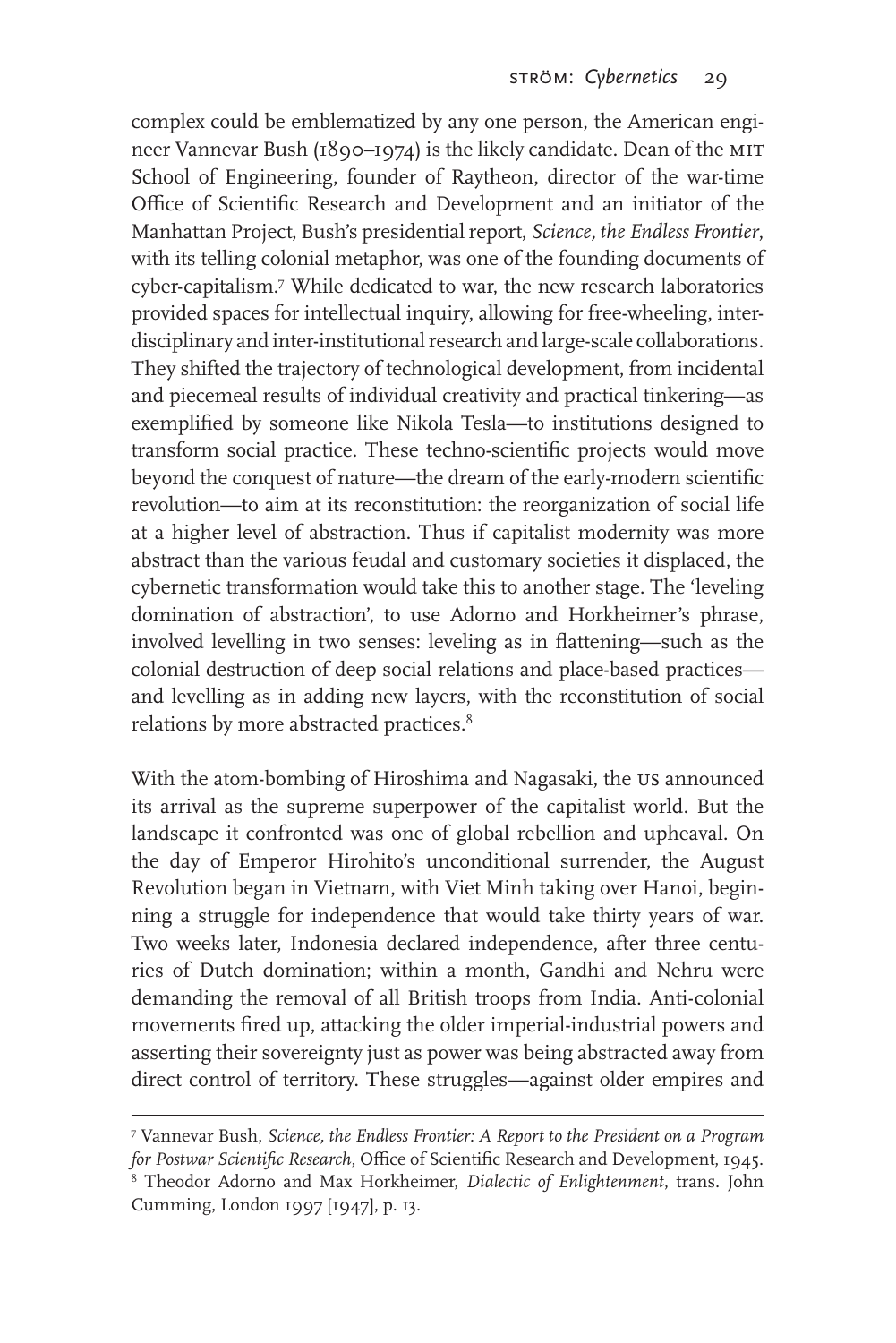us hegemony alike—were not cybernetic in essence, but were soon to be confronted with this more abstract layer, for us counterinsurgencies served as a crucible for developing techniques of communication and control. The collapse of older orders of colonialism was matched by attempts to weave a more abstracted form of imperial power atop this rapidly changing global order.

Cybernetic technologies were rapidly deployed against perceived enemies abroad, above all the ussr and Third World anti-colonial movements, as well as workers and radicals in the rich world. Yet the abstracting power of the techno-sciences was not Washington's to keep. In 1949 the Soviet Union detonated an atomic weapon. In the same year, the Chinese Communist Party emerged victorious from the bloody civil war; within fifteen years, Beijing had acquired nuclear weapons of its own. Not long after it would begin a calamity-ridden quest for wealth and power that has been triumphant, with the country assuming the position of an aggressively nationalist world power. Today, it is in the grip of what I have called 'cybernetic capitalism with Chinese characteristics', as an active and unpredictable struggle for hegemony over this more abstract stratum gets underway.9

### *Cybernetics ascendant*

Emerging from the nexus of military-imperialist, capitalist and technoscientific intellectual forces entangled at the summit of the us state, the cyber-capitalist sector has retained its elite 'steersman' character even as it has penetrated the wider economy, colonizing and reconstituting lessabstract forms. Analytically, it can be conceived as a thin layer, spread unevenly across the capitalist world-system, overlaying older patterns of social practice—Fordist production, the print media, subsistence farming, informal labour—transforming but not necessarily eradicating them. Thus, for example, while the postal service as a means of communication was overlaid by increasingly higher forms of abstraction—the telegram, telephone, moving image, radio, TV, teletext, fax, internet, virtual reality, artificial intelligence, gps—it persisted; today, however, while it can still convey hand-written letters, it does so through systems thoroughly reorganized by computer-controlled logistics. Initially after 1945 the older forms remained preponderant; cybernetic capitalism could co-exist with other modes—indigenous ways of being, traditional

<sup>9</sup> Timothy Erik Ström, 'Cybernetic Capitalism with Chinese Characteristics', *Arena* 6, 2021.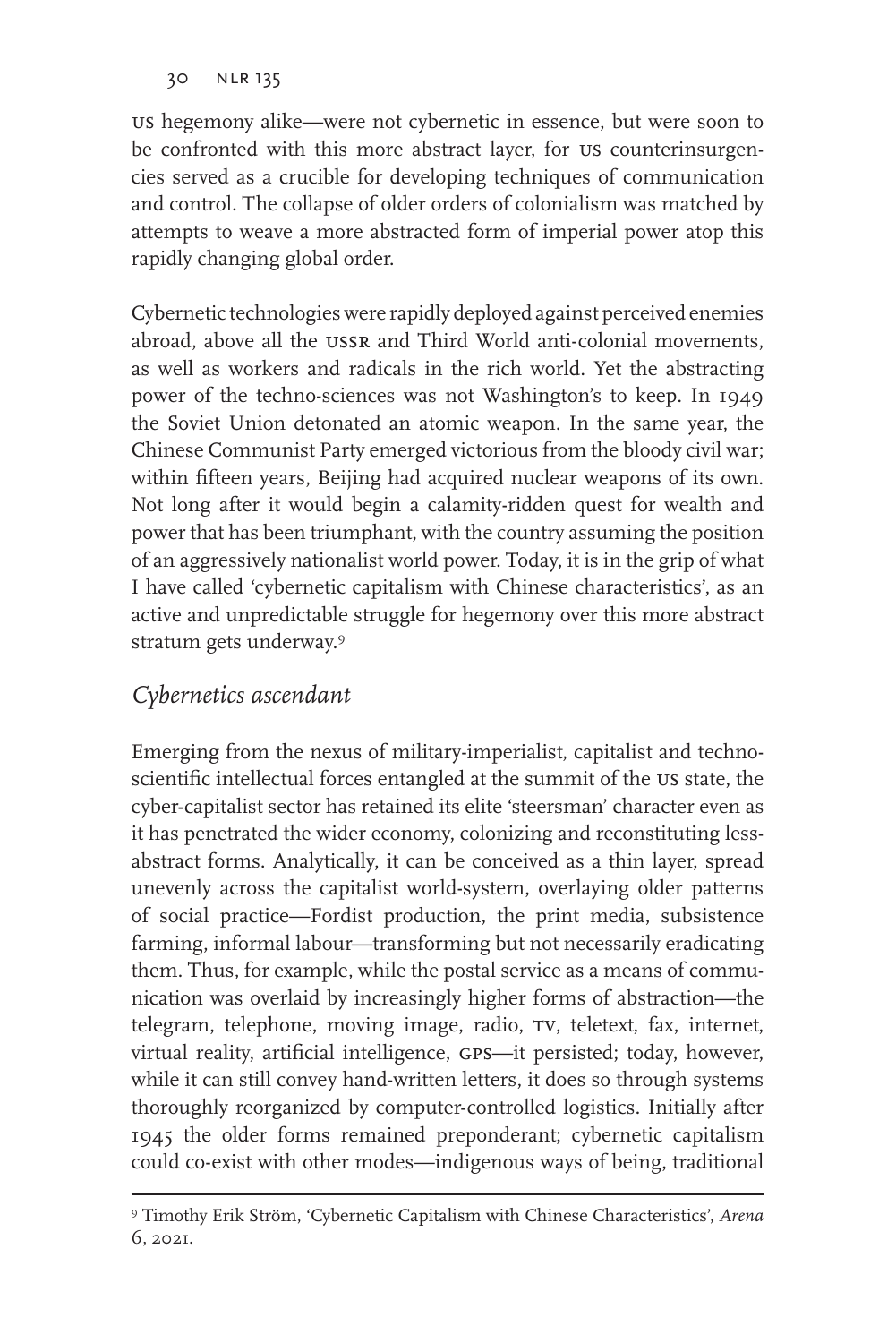beliefs like the universalizing religions, modern forms such as the post-Westphalian nation-state. Moving forward to the present, it is no longer emergent, but the globally dominant social formation, with the older forms in part reconstituted on a more abstract level, with tensions, conflicts and contradictions appearing between the various levels.

Many aspects of this transformation are discussed under the rubric of 'neoliberalism'. No doubt the brutal drive to put profit *über alles* has had devastating ramifications for society, subjectivity and the planet's ecology; yet the focus on production and exchange should not occlude other aspects, such as communication, inquiry, organization and technology. Neoliberal transformations are underpinned by cybernetic changes that laid the foundations for a global market to operate, via instantaneous communication and rationalized logistics. The intellectual fathers of the neoliberal doctrine were quick to grasp this. Following the lead of neo-Malthusian ecologist Garrett Hardin, Hayek celebrated the 'mutual adjustments' of cybernetics' regulatory function as an instantiation of the invisible hand: 'This foundation of modern civilization was first understood by Adam Smith in terms of the operation of a feedback mechanism by which he anticipated what we now know as cybernetics.<sup>'10</sup> At the same time, this view failed to grasp the radical discontinuity of cybernetic capitalism. Plainly Smith, or Hayek for that matter, couldn't imagine the vast amount of surveillance data amassed behind an individual Facebook profile, enabling the automation of real-time psycho- and geo-targeted advertisements to 'nudge' consumer behaviour. If this was not the liberal market utopia they had in mind, that is indeed the point: the rupture represented by cyber-capitalism means that it was previously unthinkable.

Wiener's claim about the new age of cybernetic communication and control proved prophetic. Networked computing-machines have spread intensively and extensively in world-historic ways, their abstraction processes cutting into the very basis of human sociality, hacking away at more grounded forms of existence. Expanding outward and downward from the military-industrial complex, driven by the quest for new markets, cyber-capitalism now operates through a material ensemble of social practices, meanings and technological apparatuses—a vast, globe-spanning conglomerate of multiple layers of systems and standards, machines and management, labour and legalities, commodities

<sup>10</sup> Friedrich Hayek, *Law, Legislation and Liberty*, 2013 [1973], p. 491; see also Garrett Hardin, 'The Cybernetics of Competition', *Perspectives in Biology and Medicine*, no. 7, 1963, pp. 54–5.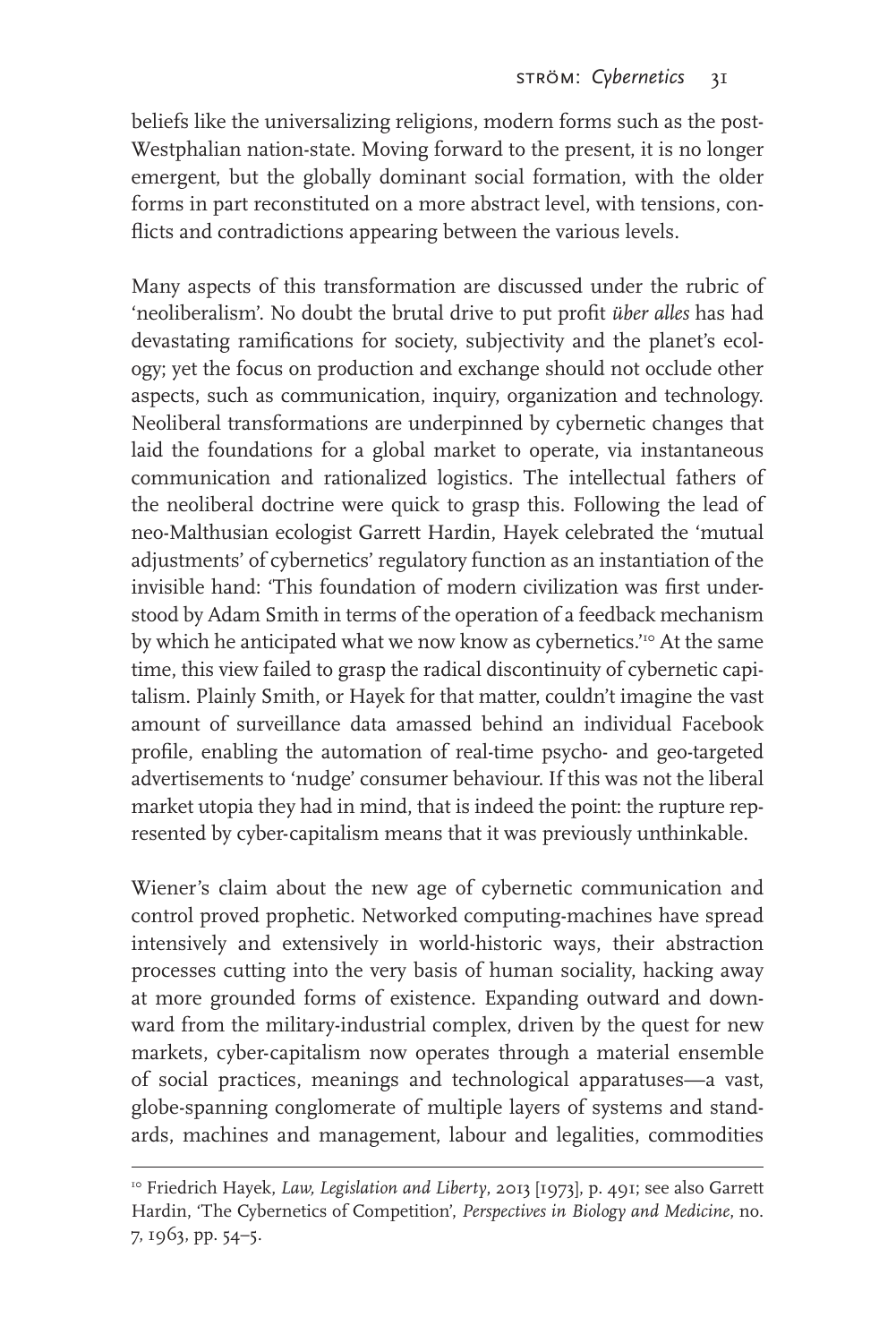and communications, ideologies and interoperability, products and protocols. From this cybernetic layer come multiple feedback loops that reorganize less-abstract levels of social existence, undermining and unsettling taken-for-granted ways of being and doing in the world, overlaying them with technologically mediated, power-concentrating, inequality-intensifying, labour-automating, financially speculative, energy-intensive forms that are above all profoundly abstract.<sup>11</sup>

One aspect of continuity has been the relation of cyber-capitalism to the summit of the military-industrial complex. The reference may evoke images of olive-drab generals and Eisenhower's famous speech, yet the material-power structure it denotes has not gone away but rather extended its tentacles deep into everyday life and globalized across the world. A comprehensive update today would rebrand it as the nationalsecurity, techno-financial, entertainment-surveillance complex. The invention of the internet, a collaboration between DARPA, the Pentagon's R&D department, corporations like IBM, think-tanks like RAND and highly trained techno-scientists at MIT, Stanford and elsewhere, is a case in point. Aerospace and weapons companies like Raytheon, Boeing and Lockheed Martin have been integral to cyber-capitalism's success. The tech giants remain tightly linked to the military-industrial complex.12

### *Capitalist logic*

Contrary to techno-feudal interpretations, the cyber-tech sector is unmistakably capitalist, driven by competition, investment and innovation, and subject to speculative bubbles and booms unheard of under feudalism—if also characterized by supposedly non-capitalist but

<sup>&</sup>lt;sup>11</sup> Stephen Pfohl, 'New Global Technologies of Power: Cybernetic Capitalism and Social Inequality', in Mary Romero and Eric Margolis, eds, *The Blackwell Companion to Social Inequalities*, Hoboken 2005.

<sup>&</sup>lt;sup>12</sup> A compelling example is Microsoft's deep cooperation with the Israeli militaryindustrial complex. Using counterinsurgency tech developed by the IDF, Microsoft helps with facial-recognition technology and augmented-reality head-sets that allow soldiers to identify 'the enemy' and control drones with gestures. Much of their collaboration concerns the day-to-day logistical apparatus used to control Palestinians: the grid of permits, passes, curfews, closures, checkpoints, roadblocks that are, as Saree Makdisi notes, 'the background music of occupation, whose real significance only becomes apparent when it is cumulatively assessed'—backed up by the business-management software and storage systems that enable systematic dispossession. See Saree Makdisi, *Palestine Inside Out: An Everyday Occupation*, New York 2008, p. 6.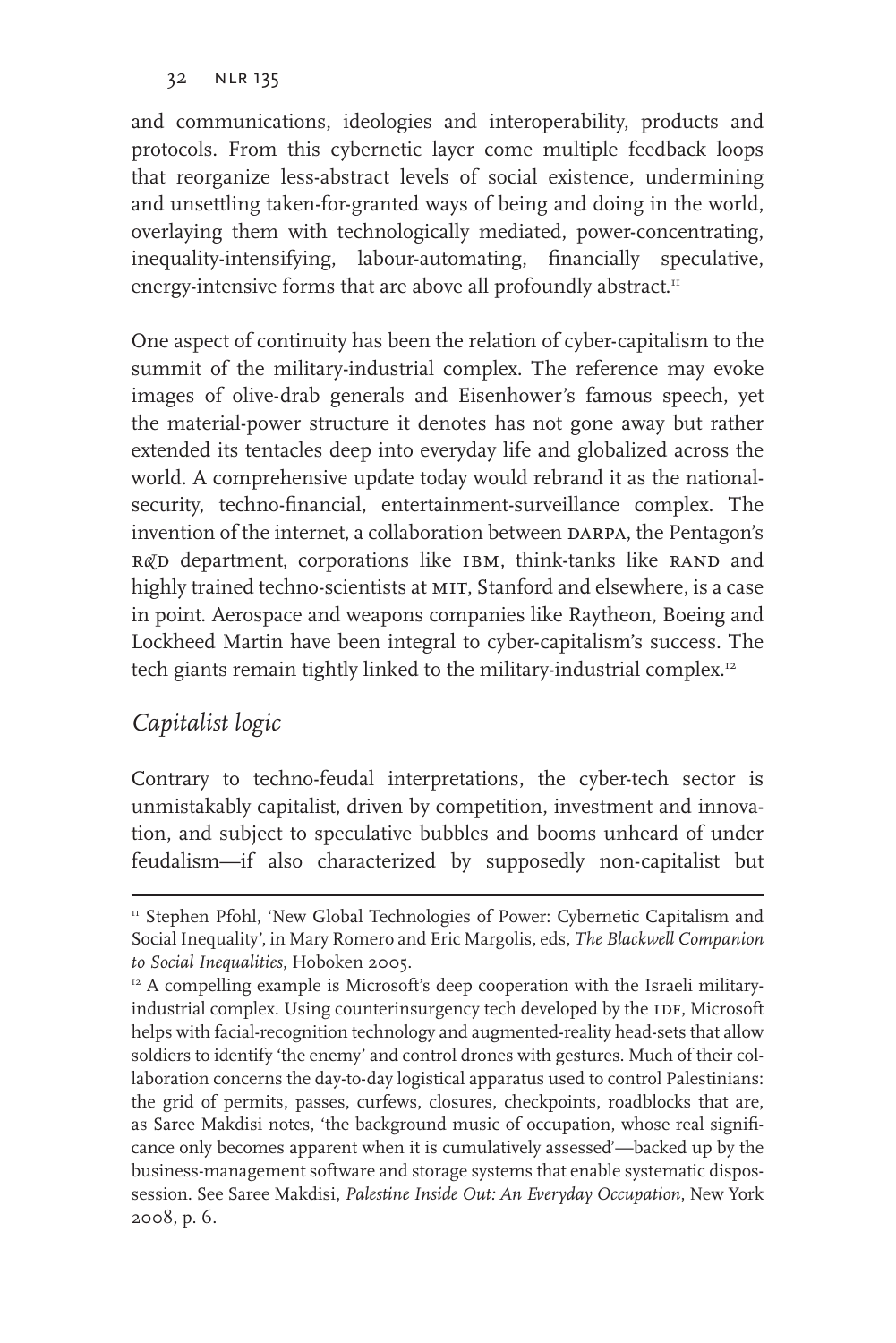thoroughly familiar practices like monopolization, market rigging, preferential nationalism and proximity to the military-industrial complex; while its feverish growth speaks also of the \$9 trillion of financial assets magicked up by the Federal Reserve over the past decade. At the same time, the cluster of giant cyber corporations that currently occupy the pinnacle of market capitalization—Apple, Microsoft, Alphabet, Amazon, Facebook, Tesla—have genuinely novel features whose importance is missed by Morozov's characterization of them as doing what capitalist firms have always done. Each has its own set of strategically diversified operations, ranging from social-media advertising to business logistics, video-games to semi-conductor manufacturing, with distinctive cultures and growth paths. All are subject to the high degree of volatility and 'creative destruction' that characterizes the sector; not that long ago, AOL, MySpace and Yahoo would have loomed large. Focusing on Alphabet, the sprawling conglomerate formerly known as Google: can the concept of cyber-capitalism provide a more compelling explanation for its rise than Morozov's avowedly 'messy' notion of traditional, appropriative-exploitative capitalism?

Google's origins in the mid-90s lie in the same nexus of summit institutions that gave birth to cyber-capitalism in 1945. Already by 1993, the us intelligence community, or 'ic' as it referred to itself in the internal documents of the time—principally the CIA and NSA; the DIA may have been operating independently—was seeking to commission research into systems for tracking the data produced by the spread of personal computers, primitive email systems and the nascent worldwide web. DARPA, NASA and the National Science Foundation funded research by Stanford's Department of Computer Science into managing large data systems, including early work by graduate students Sergey Brin and Larry Page that led to the development of their web crawler and pageranking algorithm in 1996. The pair registered the google.com domain name in September 1997. The start-up caught the updraft of the first dot.com bubble, as the dollar strengthened and hot capital fled the East Asian financial crisis. From \$1 million in 1998, Google's capitalization ballooned to \$25 million a year later. But there was a glaring absence of profits. The 'search-results commodity' said to signal that Google was a normal firm couldn't actually pay the rent. After the 2000 dot. com crash, investor demands for proof of profitability led the company to head its search-results pages with targeted advertising spots, linked to search queries—abstracting and marketing the data produced by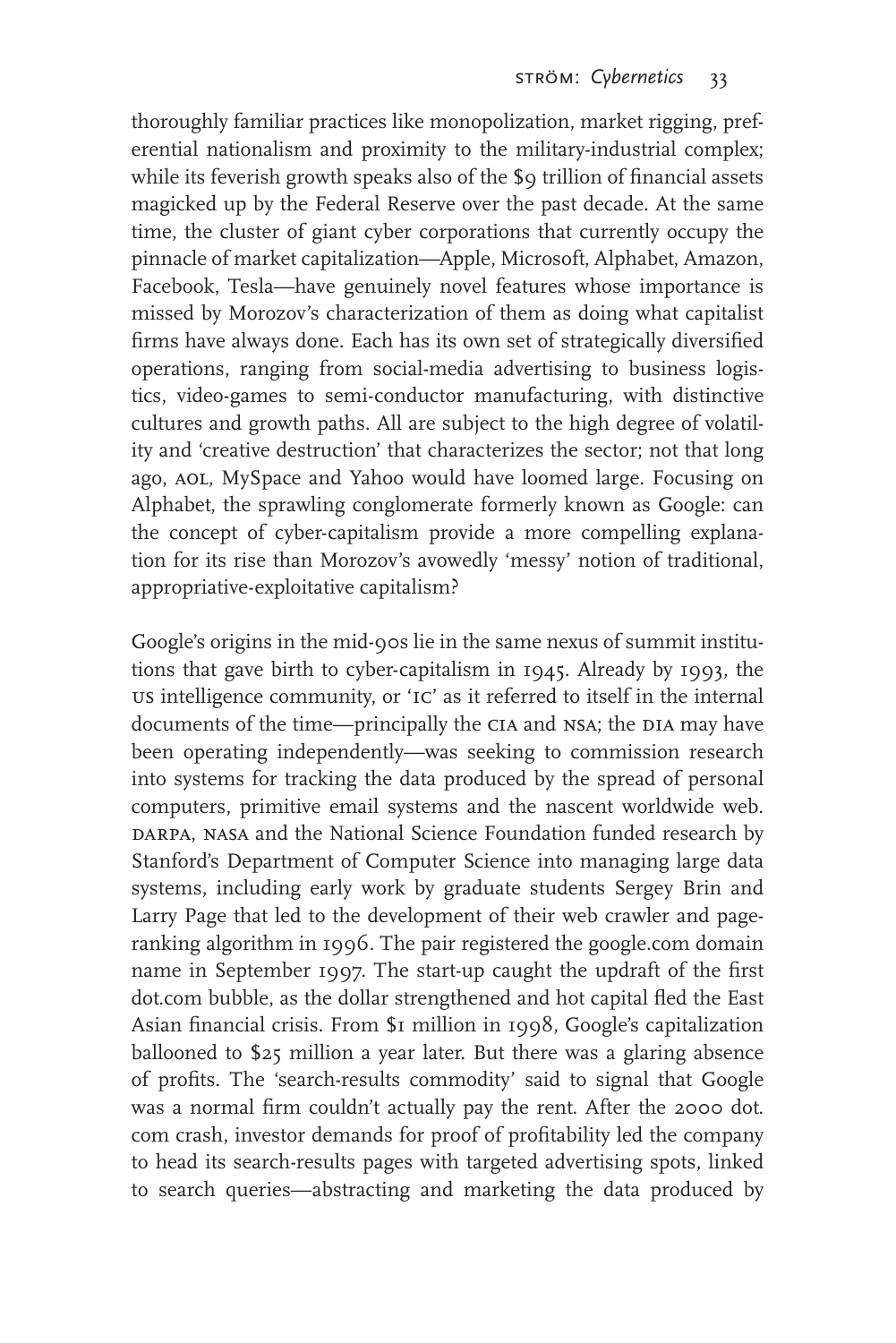would-be consumers. It was on this basis that Google's ipo in 2004 valued the company at \$85 million.

There is nothing new about selling ads, as many have noted. But Google's way of doing it—via automated, surveilling, networked computing-machines—operates on a higher level of abstraction to those which preceded it. Google's strategy has been to leverage its dominance in data-driven advertising and its techno-scientific power to expand its hold over the 'global information infrastructure', to use Al Gore's messianic expression. The build-out of digital infrastructures aims at an ever-widening 'colonization of everyday life by information processing', drawing more grounded practices into the circuits of cyber-capital.<sup>13</sup> One of Google's first moves was to expand into communications with the launch of its email system, Gmail, in 2004. The following year it acquired the Android mobile-device operating system, which has since gone on to dominate the global smartphone market, with parallels to the infrastructural power that Microsoft's operating system gained over desktop computers, a market it still dominates by 75 per cent. In 2005 it snapped up YouTube, currently the world's second most-visited website, after Google Search.

Google Maps was also unveiled in 2005, and acquisition of Keyhole, a geospatial mapping-data service part-financed by the cia's venture-capital arm, In-Q-Tel, and the National Geospatial-Intelligence Agency, spurred the development of Google Earth, using nasa satellite data. Much of the gig economy and the real-estate sector—every Uber driver's turn-by-turn navigation, every short-term rental on Airbnb—would soon be mediated through Google's cyber-cartographic infrastructure. In 2008, following Amazon's lead, the company launched Google Cloud, renting out the massive computing power of their data-service centres to the capitalist economy as a whole; providing not only big-data storage but analytics, machine-learning technologies, workflow-management techniques and cybersecurity services. This approach shot Google into the ranks of the top ten global companies in 2013, with a valuation of \$238 billion (Microsoft had been listed there since 1997, Apple since 2009). Needless to say, this was not the trajectory of a typical ad-marketing company.

<sup>&</sup>lt;sup>13</sup> Respectively, Armand Mattelart, *Networking the World: 1794–2000*, Minneapolis 2000, pp. 87–93; Adam Greenfield, *Radical Technologies: The Design of Everyday Life*, London and New York 2017, p. 32.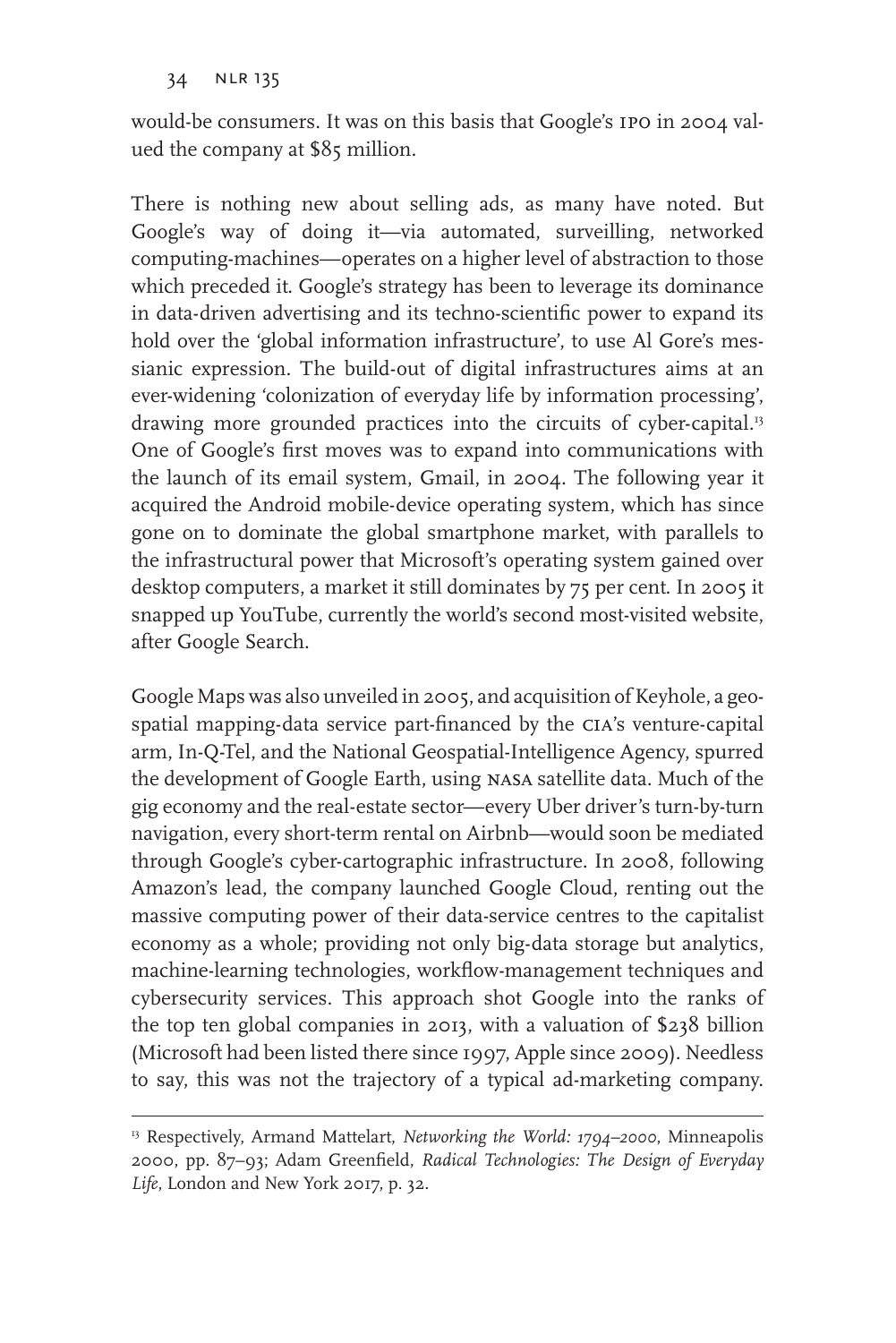Along with its peers, Google's build-out of communication-information infrastructure has radically expanded the digital realm, creating exponential quantities of data to manage—and therefore to command. It is propelled not only by the capitalist drive for profit, but also by an intrinsic logic of cybernetic expansion.

## *Cyber-finance*

Behind the rise of the tech titans lay the inflated fortunes of the financial sector (Table 1). The gargantuan asset-management firms Vanguard Group and BlackRock are the largest institutional investors for the five top companies, followed by State Street, Fidelity and T. Rowe Price. These firms themselves have been thoroughly remade by cybernetics. BlackRock, for example, attributes much of its success to its big-data system, Aladdin (Asset, Liability and Debt and Derivative Investment Network), which manages huge investment portfolios not only for BlackRock but for its rivals Vanguard and State Street, as well as Alphabet, Apple, Microsoft, the big insurance companies and Japan's state pension fund, the largest in the world.<sup>14</sup> Through Aladdin, BlackRock thus controls a key component of the financial sector's digital infrastructure.

|                | Alphabet            | Amazon              | Apple                 | Meta             | Microsoft           |
|----------------|---------------------|---------------------|-----------------------|------------------|---------------------|
| T              | Vanguard            | Vanguard            | Vanguard              | Vanguard         | Vanguard            |
| $\mathcal{D}$  | <b>BlackRock</b>    | <b>BlackRock</b>    | <b>BlackRock</b>      | <b>BlackRock</b> | <b>BlackRock</b>    |
| 3              | Fidelity            | <b>State Street</b> | Berkshire<br>Hathaway | Fidelity         | <b>State Street</b> |
| $\overline{4}$ | <b>State Street</b> | T. Rowe Price       | State Street          | State Street     | Fidelity            |
| 5              | T. Rowe Price       | Fidelity            | Fidelity              | T. Rowe Price    | T. Rowe Price       |

|  |  |  |  |  | TABLE I: Top Tech Firms' Largest Institutional Shareholders |  |
|--|--|--|--|--|-------------------------------------------------------------|--|
|--|--|--|--|--|-------------------------------------------------------------|--|

Source: Nasdaq.com, 6 March 2022

<sup>14</sup> Richard Henderson and Owen Walker, 'BlackRock's Black Box: The Technology Hub of Modern Finance', *Financial Times*, 24 February 2020.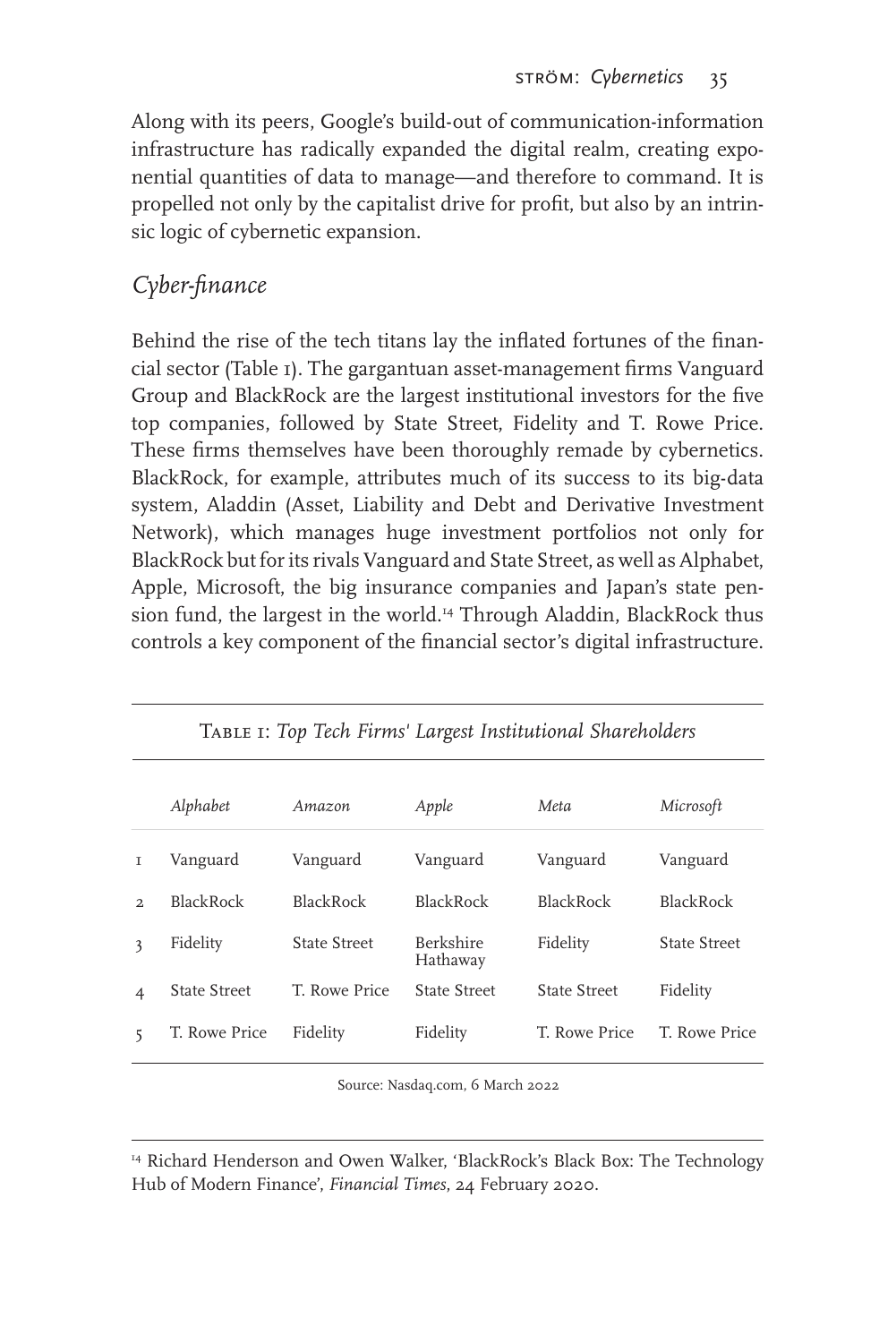Investment itself has been radically reorganized by cybernetic processes, which play a central role in the control and allocation of capital. As Cédric Durand suggests in *Fictitious Capital*, this fusion of financial power and technoscientific mastery brings finance itself to a more abstract level, as a key component of cyber-capitalism.<sup>15</sup>

The asset-management firms were prime beneficiaries of the moneysupply revolution spearheaded by the Fed to refloat the financial sector after 2009 (Table 2). The sums they command have nearly doubled over the past five years—matched by the inflation of tech stock. In 2015, Google made the surprise announcement that it would be reorganized into a holding-company, Alphabet, Inc. The reshuffle was lavishly rewarded by Wall Street, stocks climbing by another \$200 billion in just six months, although the core business remained exactly the same, in the context of a soaring Nasdaq.16 Thereafter Google's value leapt to \$727bn in 2017, \$922bn in 2019, \$1.1tn in 2020 and \$1.9tn in 2021, after the bipartisan giveaways of the pandemic. Taken together, Apple, Microsoft, Alphabet, Amazon, Tesla and Facebook currently have a collective market capitalization of over \$9.5 trillion. By way of comparison, this is just shy of the combined GDPs of Germany, the UK and India. This specula-

| TABLE 2: Assets Under Management |                     |                    |  |  |  |
|----------------------------------|---------------------|--------------------|--|--|--|
|                                  | 2017                | 2022               |  |  |  |
| BlackRock                        | \$5.4 <sup>th</sup> | \$10tn             |  |  |  |
| Vanguard                         | \$4.4 <sup>th</sup> | \$7.2tn            |  |  |  |
| State Street                     | \$2.4 <sup>th</sup> | $\frac{1}{3}$ .9tn |  |  |  |
| Fidelity                         | \$2.1tn             | \$4.5tn            |  |  |  |
| T. Rowe Price                    | $$$ Itn             | $sI$ .6tn          |  |  |  |
| Total                            | \$15.3tn            | \$27.2tn           |  |  |  |

Source: Nasdaq.com, 6 March 2022; Peter Phillips, *Giants: The Global Power Elite*, New York 2018.

<sup>&</sup>lt;sup>15</sup> Cédric Durand, *Fictitious Capital: How Finance Is Appropriating Our Future*, London and New York 2017, p. 102.

<sup>16</sup> Alex Hern, 'How Alphabet Became the Biggest Company in the World', *Guardian*, 1 February 2016.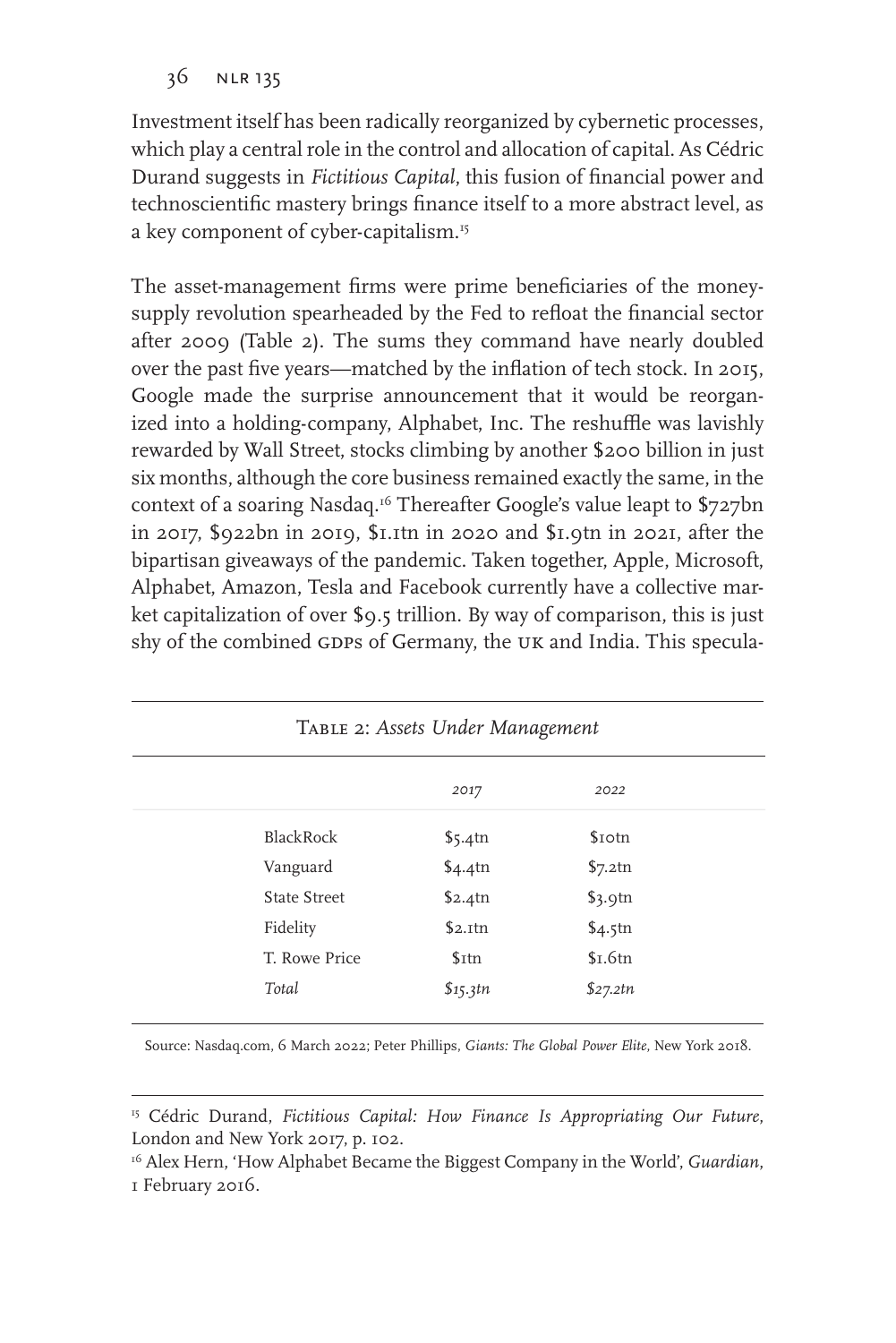tive gamble is the largest financial bubble ever to have been inflated. It is also a measure of the exponential increase in inequality over the last half century, the curve getting rapidly steeper with the Covid pandemic, used by the American governing class for a massive transfer of wealth from poor to rich. The bubble itself is a powerful driver of more extreme inequality, an increasingly abstract feedback loop ravaging the social and ecological fabric of the planet.

A closer look at Alphabet/Google suggests that the 2015 restructuring under which Google became a wholly owned and internally managed subsidiary of Alphabet—positioned the latter somewhere between a private-equity firm, like Warren Buffett's Berkshire Hathaway, and a gigantic conglomerate, like General Electric under Jack Welch, mixing subsidiaries, outsourcing and financial speculation. The internal landscape of the company is fluid and fast-changing, with subsidiaries acquired, spun off, reorganized or shut down at a breakneck rate. There are a plethora of separate branches, which can be analysed under five headings (Table 3, overleaf). Beyond its most famous services—Search, Maps, YouTube—and the money-making engine of online advertisements, Google devotes significant attention to techno-scientific research in infrastructure and logistics. Alphabet's other subsidiaries follow the same pattern (Table 4, overleaf). Alphabet spent nearly \$32 billion on techno-scientific research in 2021—around a fifth of the Federal government's annual research budget across all departments, including Defense. Collectively, the tech-titans control levels of research spending that are beyond state-like, going into superpower territory: over \$156 billion on research in a single year.<sup>17</sup>

In addition to digital infrastructure, Alphabet is keenly focused on gaining more logistical power. One example is its subsidiary Waymo, an autonomous-driving tech-company that began in the StreetView component of Google Maps and was then spun out. One point about cybernetic vehicles is that, for a computer to drive, it needs to extract, process and transmit immense amounts of data: exact calculations are complex, but all experts seem to agree that the quantity is truly massive. Processing such vast quantities of data will demand much more electricity; the

<sup>&</sup>lt;sup>17</sup> In 2021 Amazon spent \$56 billion on R&D, Meta/Facebook \$25 billion, Microsoft and Apple \$22 billion each, in addition to Alphabet's \$32 billion: data from Macrotrends.net.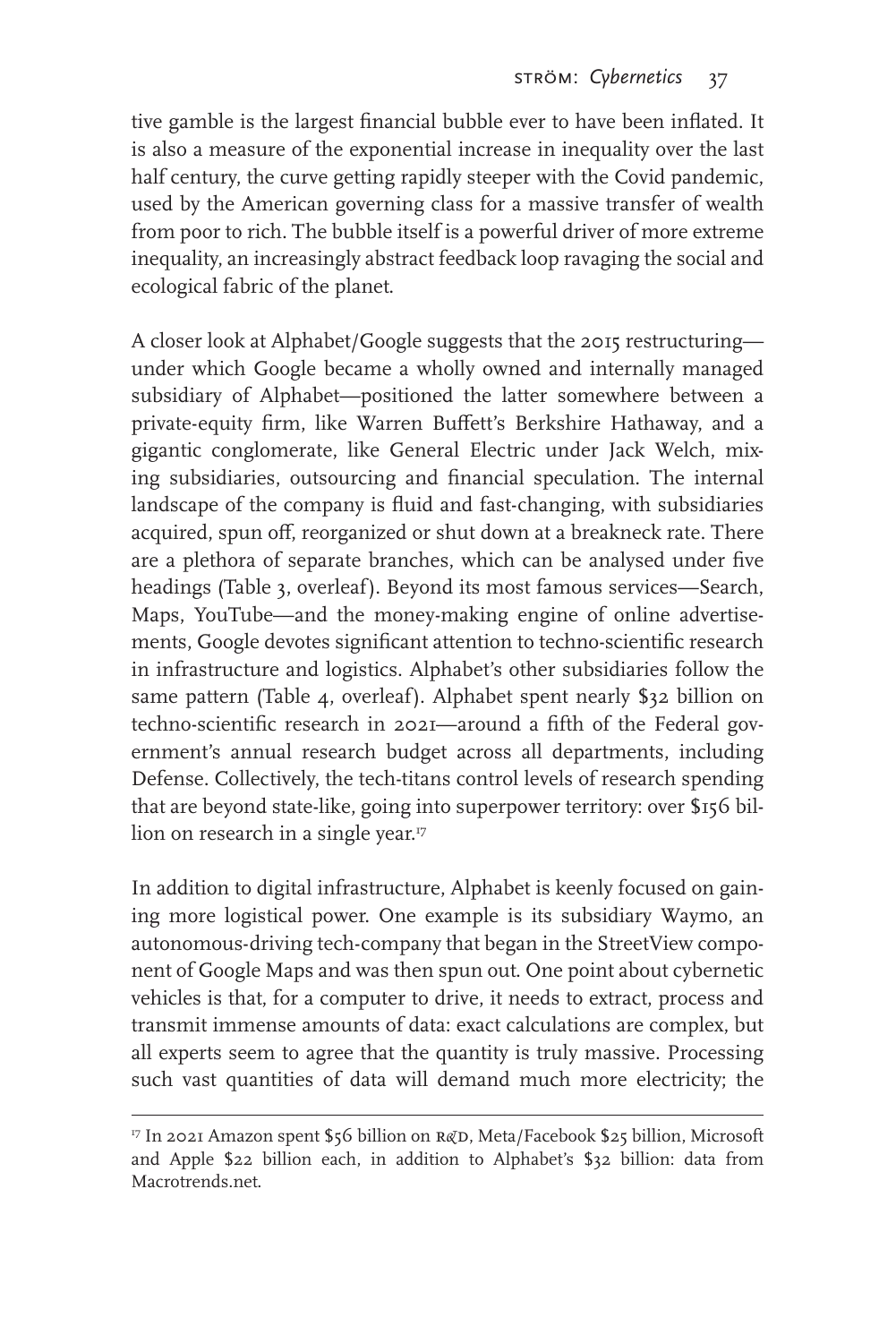Table 3: *Selected Subsidiaries, Services and Divisions within Google LLC*

| I. Core services                                                            |
|-----------------------------------------------------------------------------|
| Google Search, the world's most popular search-engine and the original core |
| of the company                                                              |
| YouTube, the world's most popular online video-sharing platform, bought by  |
| Google in 2006                                                              |
| Google Maps, the world's most popular cybernetic map                        |
| Chrome, the world's most popular web browser                                |
| Gmail, the world's most popular email provider                              |
| Google Assistant, voice-operated AI interface                               |
| And many more, including Google Calendar, Docs, Drive, Google Arts &        |
| Culture, Google Pay, Google Photos, Google Play, Scholar, Translate, etc    |

2. Primary money-making engine

Adsense, the advertising arm of the company, the most profitable part of the corporation that bankrolls much of the rest

3. Technoscientific research

atap (Advanced Technology and Projects), a research institute that develops cutting edge technology and tries to bring them to market rapidly Google AI, a lab that claims to 'bring the benefits of AI to everyone' Google Research, a lab that seeks to 'make discoveries that impact everyone'

#### 4. Infrastructure and logistics

Android, the world's most used mobile operating system Fitbit, a cyber-fitness surveillance company bought by Google in 2019 Google Nest, 'smart' infrastructure for household usage, bought in 2014 Google Cloud, a platform that sells access to the corporations data centres Google Pixel, manufacturer of smartphones Waze, an Israeli founded digital map, bought in 2013 Google Classroom, a 'blended learning' platform to reorganize education

5. Geopolitical influence

Jigsaw, a think tank/tech incubator to counter threats to 'open societies' Google.org, the company's philanthropic arm that encourages 'publicprivate partnerships' and makes strategic investments, often in profitoriented companies

#### 6. Globalising subsidiaries

Multiple tax-evasion subsidiaries, including Google Ireland Holdings Unlimited Company (which is managed and controlled from Bermuda) Multiple globalising subsidiaries, with outposts in 36 countries, from Chile, to Hong Kong, to Norway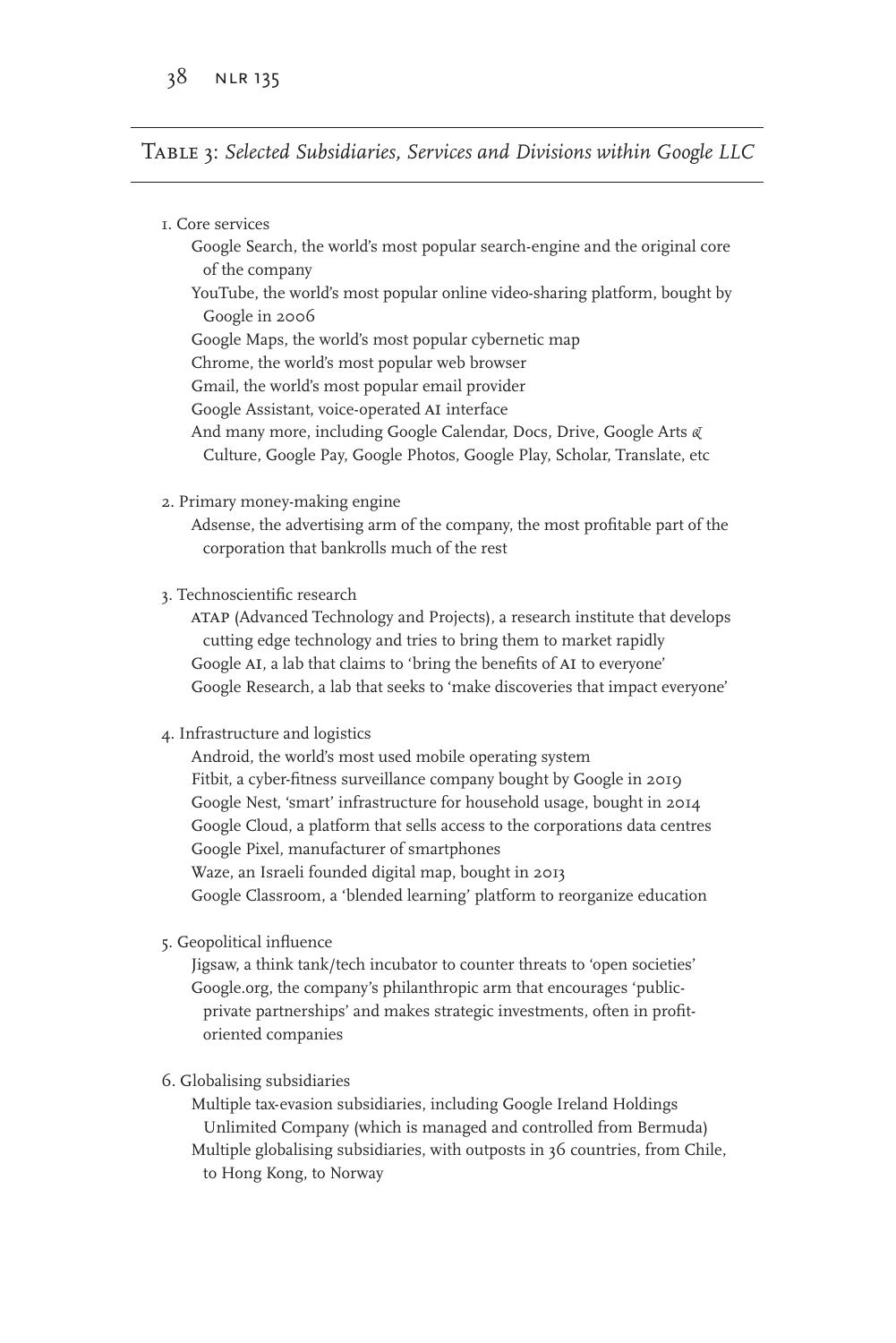Table 4: *Alphabet Subsidiaries, Excluding Google*

1. Technoscientific research laboratories

X, the semi-secret research laboratory, has spun off many subsidiaries, including Waymo, Loon, Wing, Isomorphic and Intrinsic (see below) DeepMind, a research laboratory focusing on developing artificial intelligence and hence aiding all aspects of the corporation Isomorphic Labs, using AI to create new pharmaceuticals Intrinsic, an industrial-robotics company seeking to expand automated production

#### 2. Biotechnology

Calico, an anti-aging biotech company Verily, a health company focused on surveillance gadgets and data science

3. Infrastructure and logistics

Waymo, focusing on developing automated driving vehicles Wing, a company focused on developing drone-based logistical systems Google Fiber, a us-based broadband company that provides fibre optic to customers

Sidewalk Labs, focusing on urban infrastructure and 'smart cities'

- 4. Capital investment and financial speculation
	- GV, the venture-capitalist arm of the corporation, hence funnelling money into promising start-ups in order to promote and control their development

CapitalG, a private-equity firm that invests in other corporations

communications-technology sector is already on track to consume over half the world's electricity by 2030.<sup>18</sup> Another Alphabet subsidiary, Wing, focuses on drone systems, aiming to build commercial-delivery services on the basis of military-industrial research.

Biotech, robotics, artificial intelligence, logistics and urban infrastructure: the sprawling diversification of Alphabet—in common with that of the other tech giants—shows that the conglomerate is much more than a narrow indexer of web pages or seller of advertisements. Looking

<sup>&</sup>lt;sup>18</sup> Chris Mellor, 'Autonomous Vehicle Data Storage', *Block & Files*, 3 February 2020; Anders Andrae and Tomas Edler, 'On Global Electricity Usage of Communication Technology: Trends to 2030', *Challengers*, no. 6, 2015; Sean Cubitt, *Finite Media: Environmental Implications of Digital Technologies*, Durham nc 2017.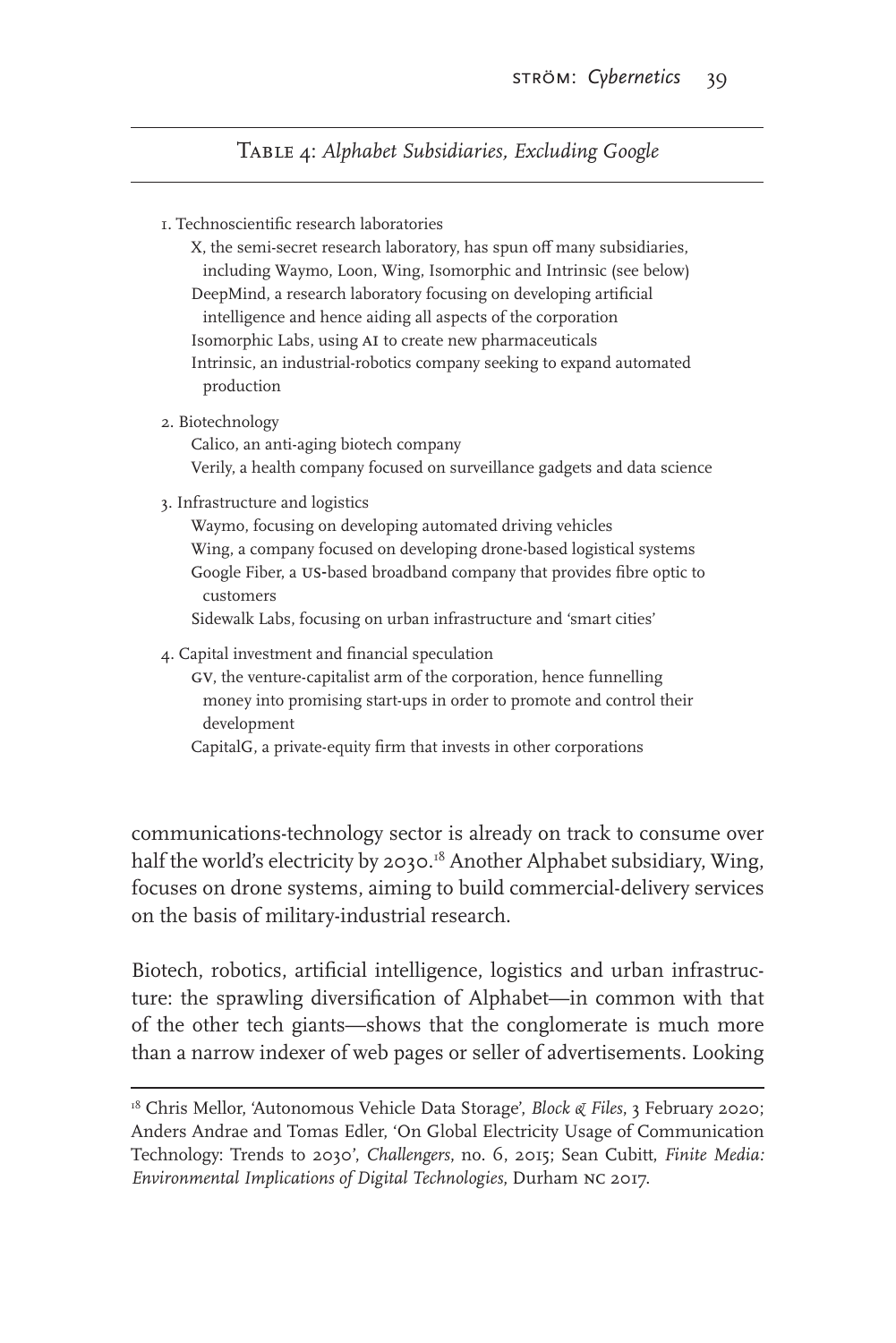deeper, this is not narrowly conceived surveillance or same-old capitalism with added data, but rather an expansionist new sector whose growing empire is enabled by cybernetics, by the techno-scientific abstractions of intellectually trained workers.

Cybernetic colonization typically takes grounded practices and remakes them on more abstract levels. An example at the most intimate level is Alphabet's recent acquisition of FitBit. Like other 'wearable technology', FitBit devices use biometric surveillance to extract data from the body in order to provide biofeedback to the wearer via Google's servers, using the techniques of data mining to pry into intimate aspects of our being—heart beats, sleep patterns, mood fluctuations, steps taken where and when. These technologies effectively treat people as 'libidinal strip mines', as traces of their embodied existence are drawn away to the most abstract levels of technological disembodiment.<sup>19</sup> Parallel processes occur on a larger scale with technologies like Google Nest or Amazon Ring. There have never been more compelling arguments to reduce inequality, to consume less, to live less energy-intensive lives, yet the tech-titans dedicate tremendous resources to encourage an increase in the production and consumption of wasteful, energy-intensive gadgets—'spending the money we earn by working too hard and too long on commodities and commodified experiences, to replace the more diverse, enriching and lasting satisfactions we have sacrificed through over-work and over-production.'20

The present conjuncture cannot be adequately explained by theories of a new digital feudalism, nor as merely more of the same. Via disembodied communication networks of computing-machines, cyber-capitalism's grip on the means of abstraction has allowed for tremendous intensification in the automation of production, financial speculation, bureaucratic organization, hyper-consumption, all of which are put into the service of capitalist accumulation and the projection of social control. Flowing from this is a whole range of drastic transformations across all domains of life, both on the level of social practice—ecological, economic, political and cultural—but also on a deeper ontological level, with a remaking

<sup>19</sup> Jonathan Beller, *The Message Is Murder: Substrates of Computational Capital*, London 2018, p. 11.

<sup>20</sup> Kate Soper, *Post-Growth Living: For an Alternative Hedonism*, London and New York 2020, p. 55.